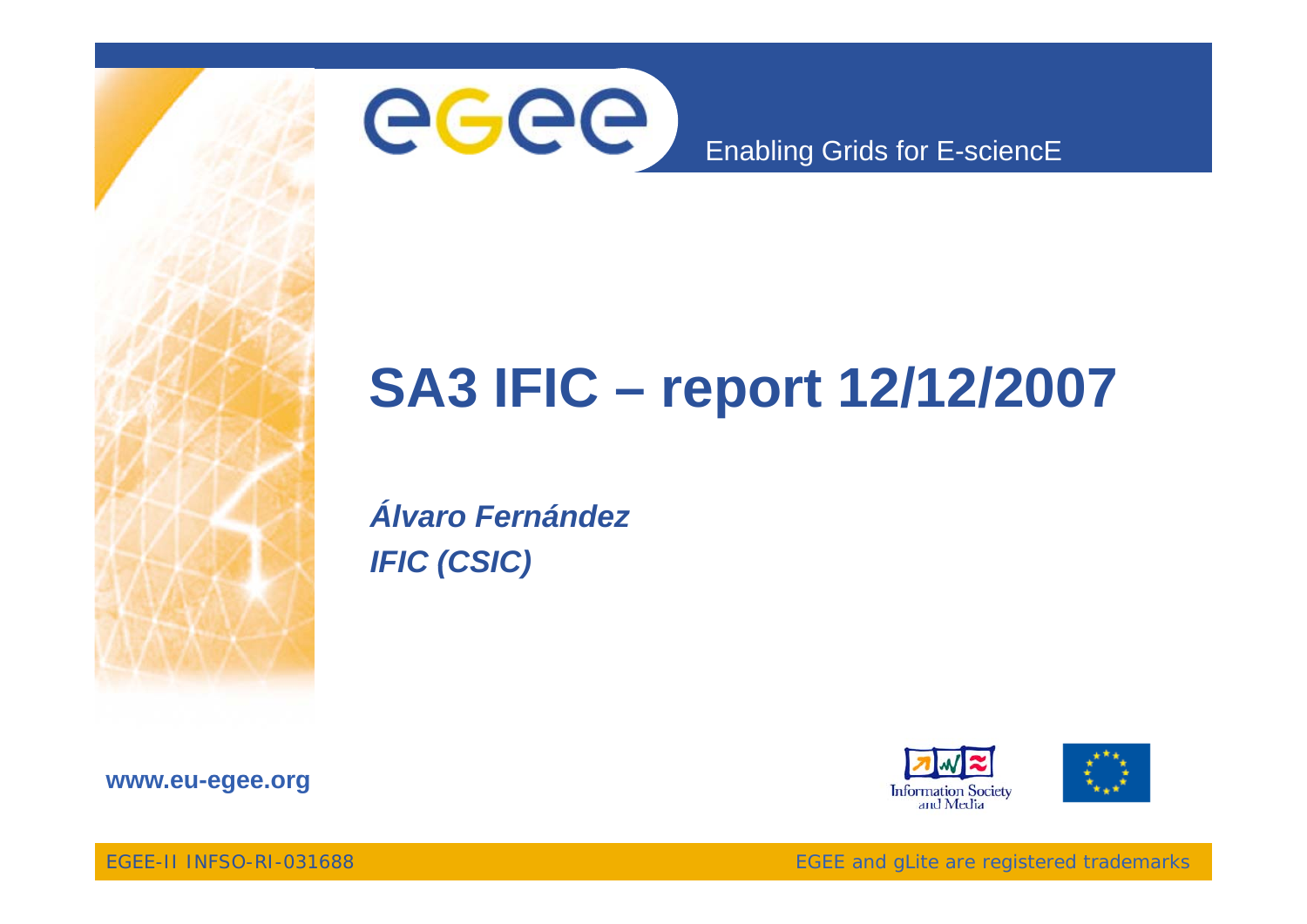

# **IFIC in SA3**

- • **12 PM**
	- Gabriel Amoros (6PM)
	- Alvaro Fernandez (6PM)
- $\bullet$  **Officially**
	- Task 3.2.3
- **Tasks** 
	- Test Configuration and Exploitation of Job Priorities (finished)
	- Testing: WMS C++ API (finished)
	- $-$  Testing: WMPROXY API
		- Cpp
		- **Python**
	- Patch certification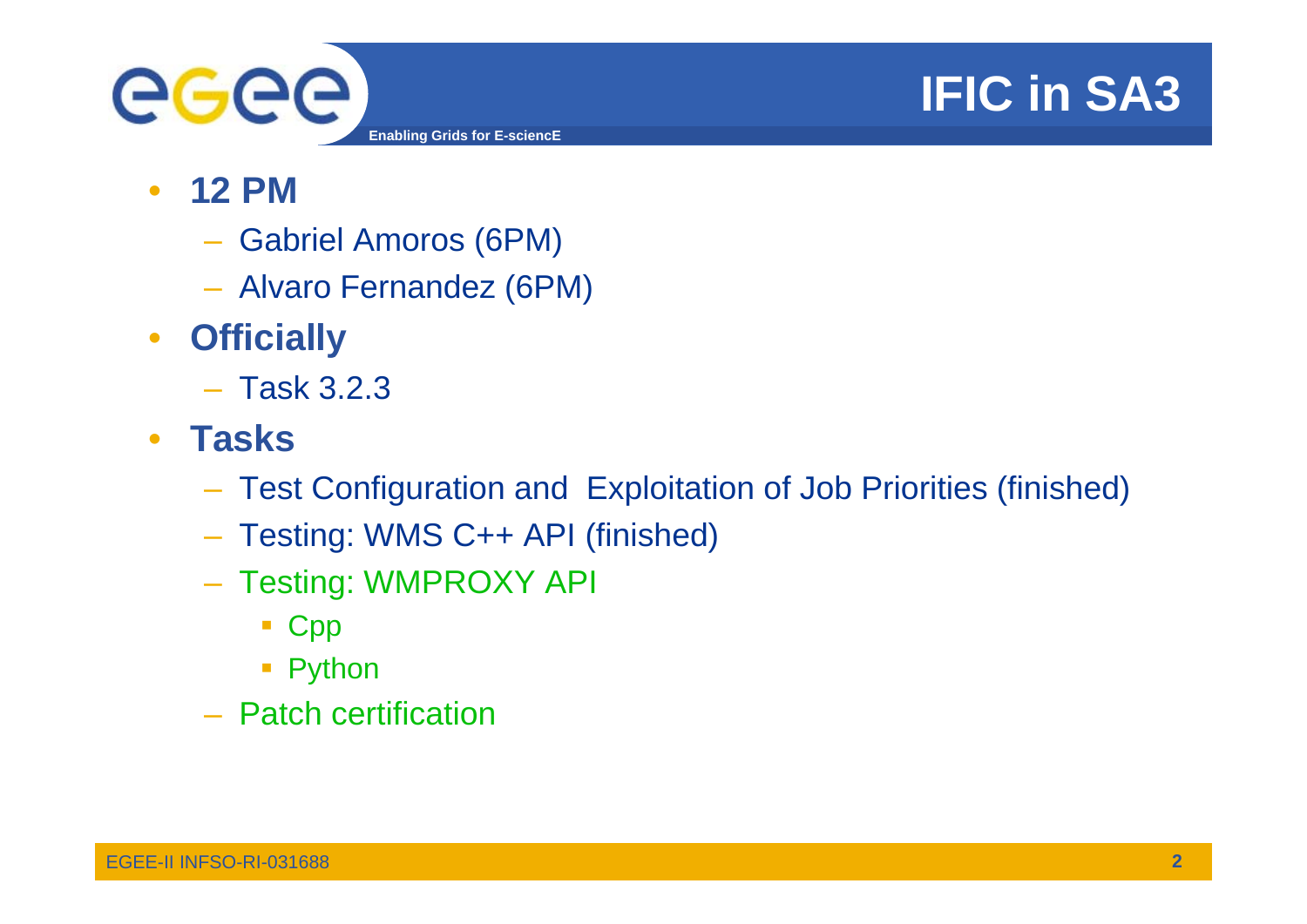

- $\bullet$ **Web-services based Wmproxy api**
- $\bullet$ **Deprecates** ns-based RB interface (not available in **Glite 3.1)**
- $\bullet$ **CPP, JAVA, PYTHON bindings**
- $\bullet$  **started moving implementation to the WMPROXY interface, which will be the one supported in the future.** 
	- *in completed task #4592*: test plan for WMProxy API.
	- *Test Plan was already defined:* testplan\_wmproxy\_api.pdf
- $\bullet$  *Currently working on task #4799*: write WMproxy API tests
	- **Focused in cpp and python testsuites**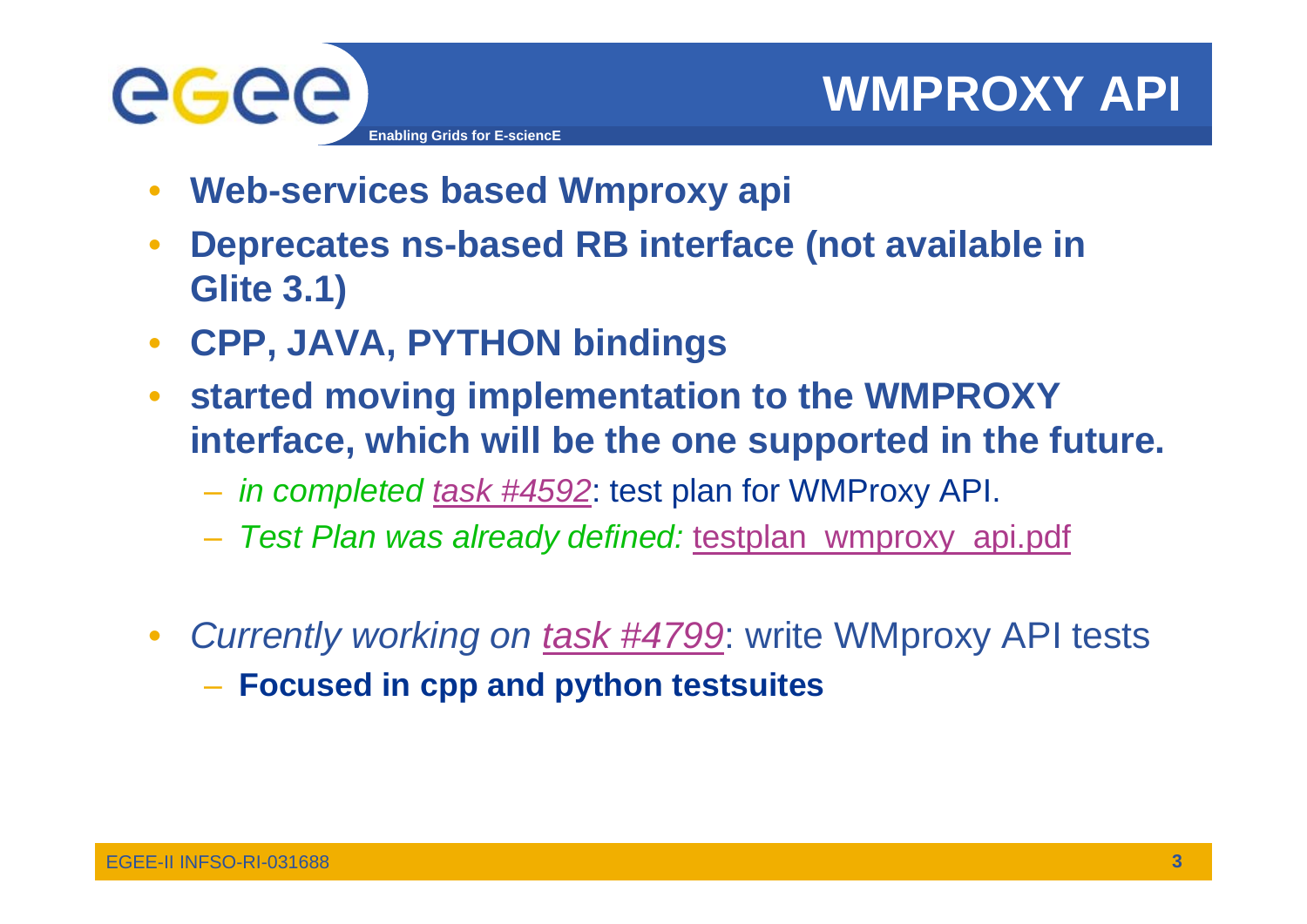

- $\bullet$  **Test approach:**
	- $-$  Tests for mandatory methods and general auxiliar methods: getContext, putProxy, listCE,… (Tests for key wmproxy methods: needed to work with the API. If the test fails the API doesn't work).
	- JDL oriented tests (second level test for wmproxy API)
		- Simple jobs. Completed!
		- Dag. *Completed!*
		- Collection *partially done!*
		- **Interactive.**
		- **MPICH.**
		- **Parametric.**
	- Available at module Org.glite.testsuites.wmproxy-api-cpp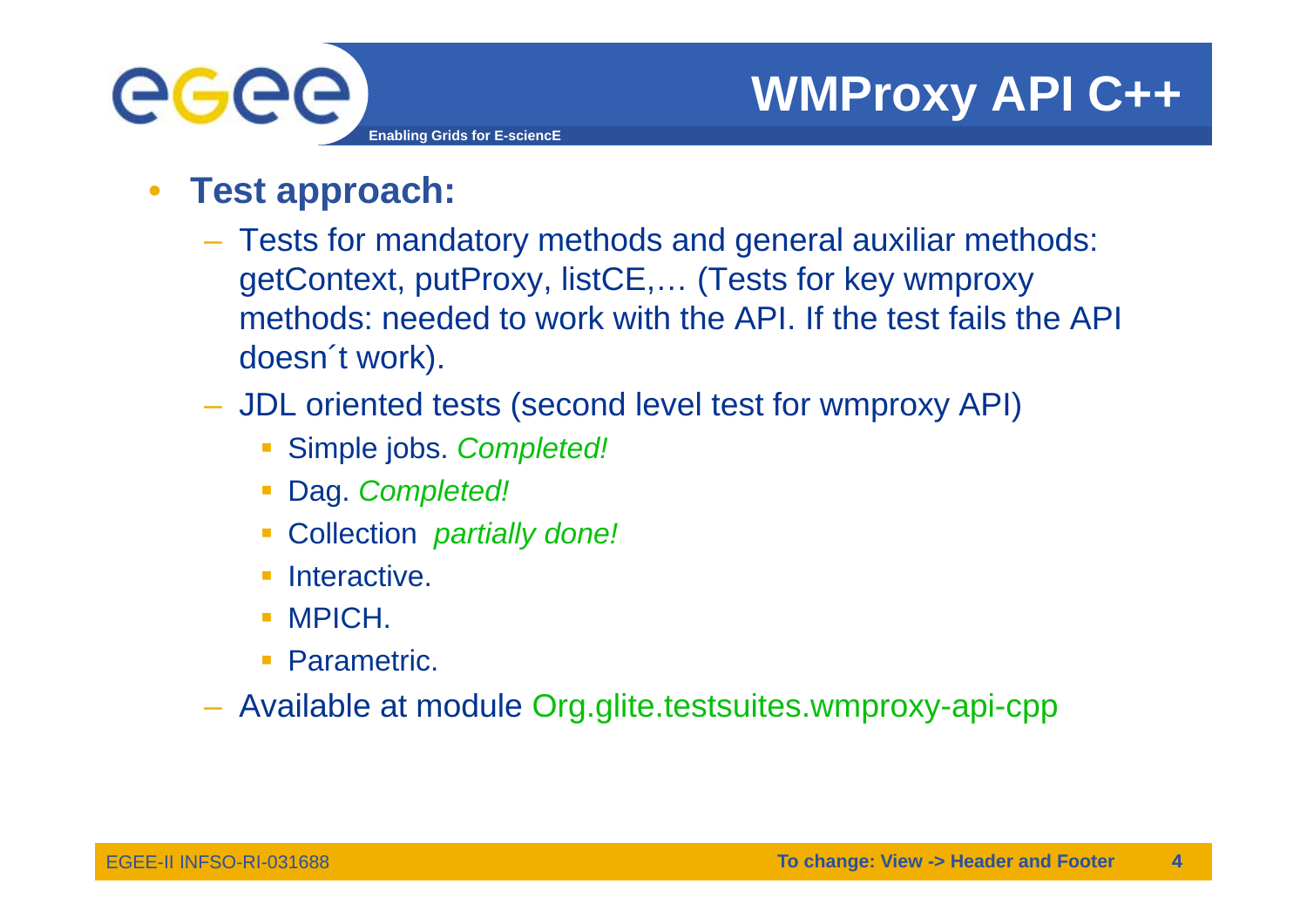

- $\bullet$  **Summary of tests:** 
	- Checks of general and auxiliary methods of the API:
		- **delegateWMProxy**: configContext and version.
		- **testServiceInformation**: Free and Total Quota and MaxInputSandboxSize
		- **testConfigContext**: getProxyFile, getEndPoint, getTrustedCert
		- **testGetProxyReq**: grstGetProxyReq, putProxy
	- Checks of methods with different behaviout depending the JDL:
		- П **testJobSubmi**t: general entrance for any jobs. This test calls the following:
			- • *testJobSubmitSimple: Type="job" with/out ISB; submit and check the st t f f d (TO BE MODIFIED) tatus for few seconds*
			- •*testJobSubmitCompound: Type ="dag" or "collection".*
			- •*testGetTransferProtocols*
			- • *testGetSandboxDestURI: used in testJobSubmitSimple to transfer ISB files. Test for getSandboxDestURI.*
			- • *testGetSandboxBulkDestURI: used in testJobSubmitCompound to transfer ISB files for dags and collections. Test for getSandboxBulkDestURI.*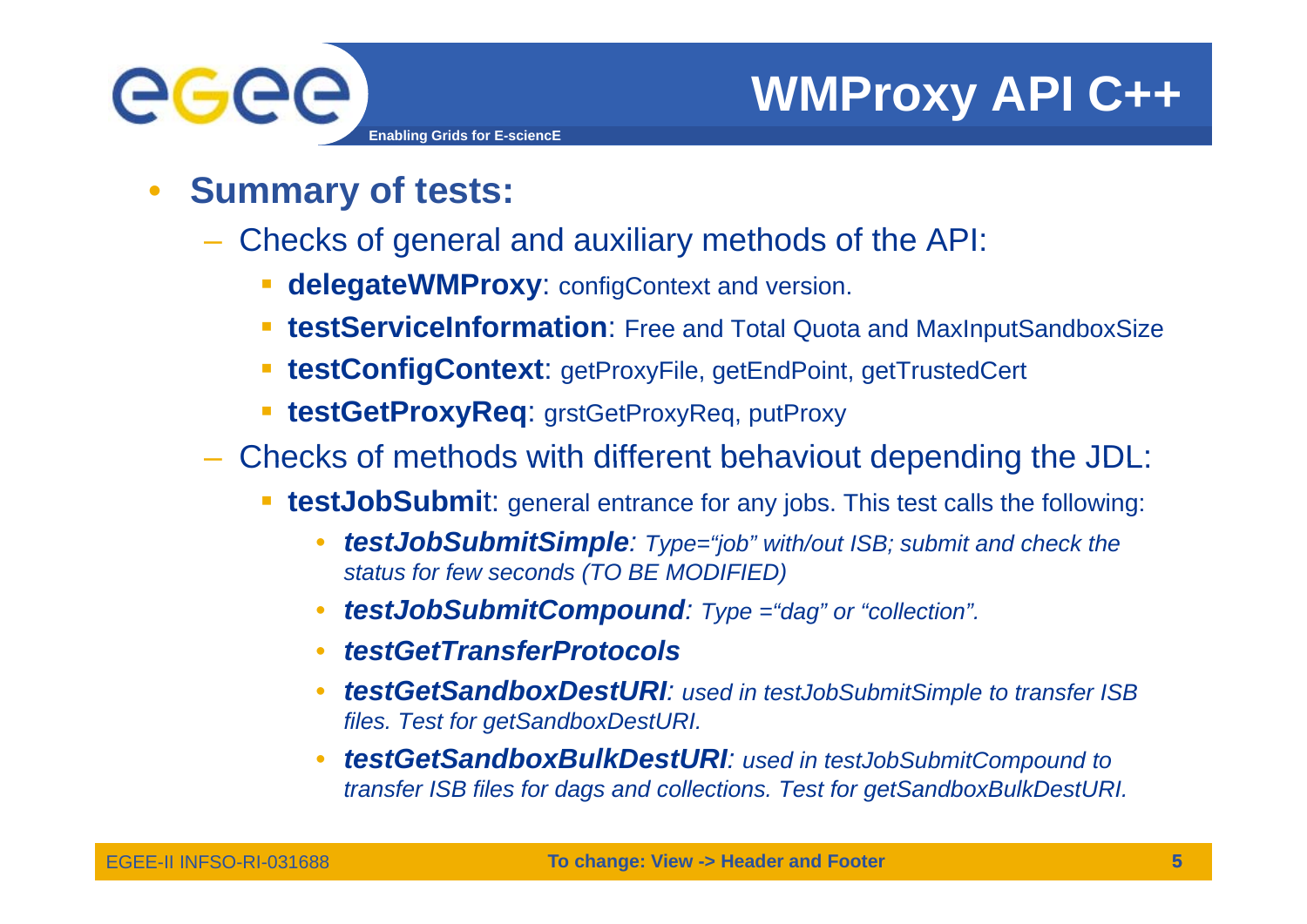

- • **Comments:.**
	- The tests does not tell you whether the job fails. *It only checks the API.* It does not checks whether you did well.
	- The API test *depends on several packages* and extra effort must be done to automate the test (transfer files and check for the status for later transfer the OSB).
	- The *CPP API is being developed being* : need for update to the last API version to use important methods. *(e-mails with DATAMAT).*
	- First impression:. **missing some methods** : e.g. mapping id nodes –nodes names (for collection). (Dag case: mapNodId()). Could be important in the future. *(e-mails with DATAMAT). -* ( CPP API not used too much?)
	- expect same kind of problems for other JDL types as for the DAG.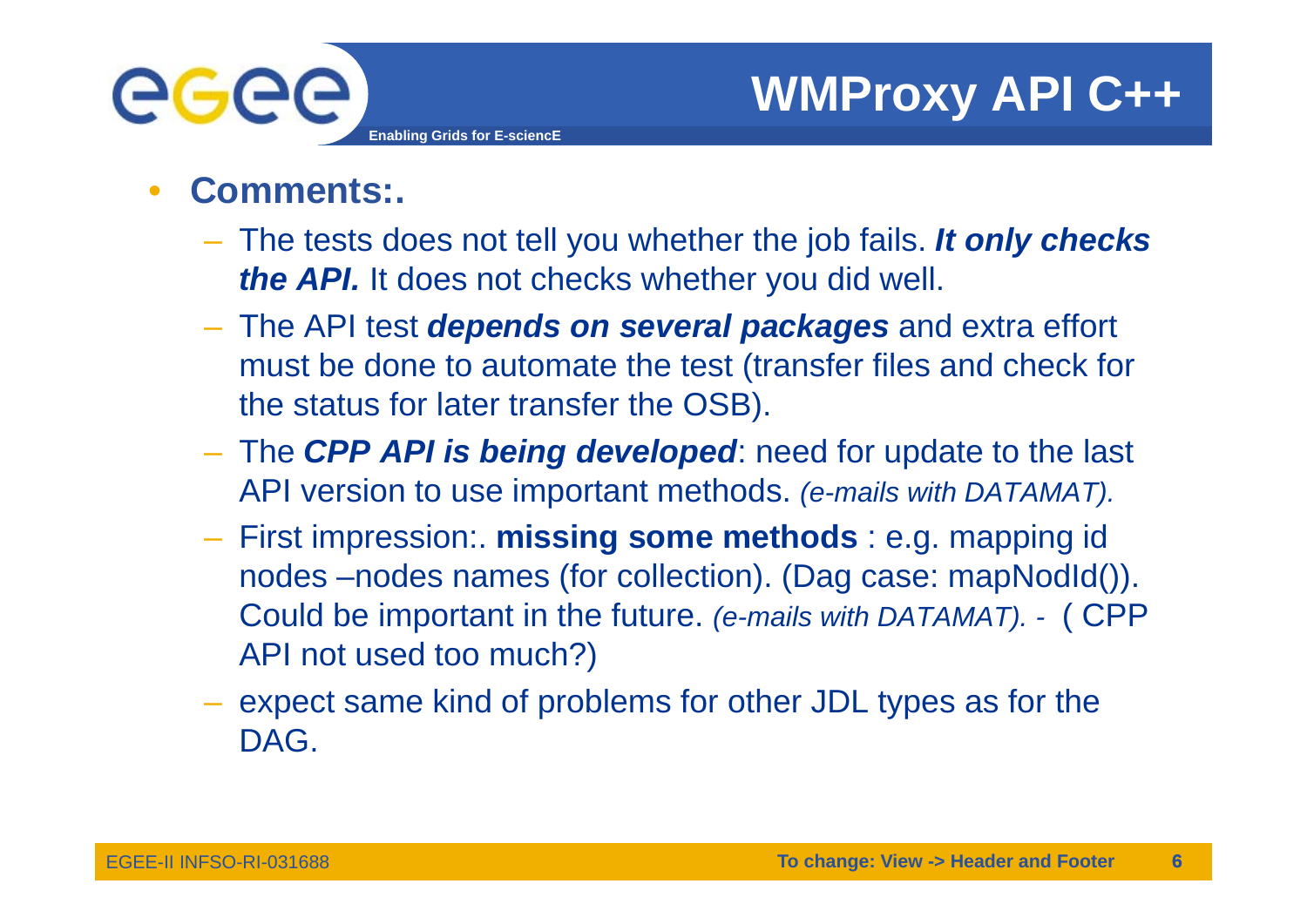

- $\bullet$  **ETICS and WMProxy API C++:**
	- $-$  etics-checkout –c org.glite.testsuites.wmproxy-api-cpp.TEST org.glite.testsuites.wmproxy-api-cpp
	- The build uses the previous build with ant. To be adapted completely to ETICS.

#### $\bullet$ **Experience with ETICS:**

- much better experience than before
- Updates are not inmediate: configuration files, dependencies, could not work at first, second or third time.
- CLI speed improved in last version
- Web application slow.
- Currently problems on definition of dependencies. Temporary solution: use CVS+ETICS.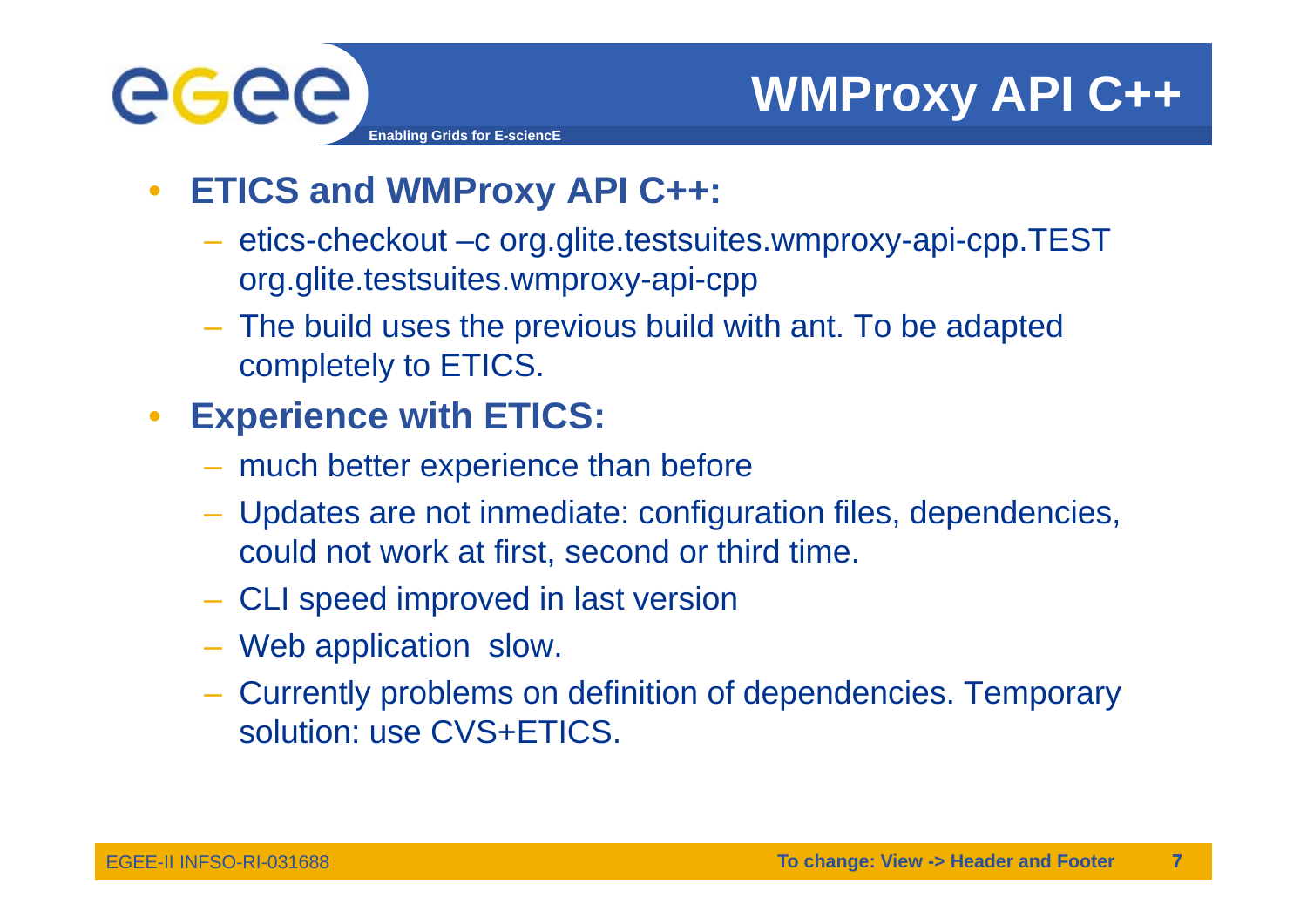

- $\bullet$  **Configuration:**
	- HOME, DEF\_ENDPOINT, DEF\_VO.
	- Pool of test jdl files. JDL\_FILES = <JDL file1> …<JDL file n> (files for tests)
- • **Test Results**
	- (cppunit) XMLfiles will be generated with fail/sucess of the test.
	- CLI output stating correct or wrong execution.
- $\bullet$  **TODO:**
	- Parametric, Interactive and MPICH. (*Partitionable and checkpointable deprecated*).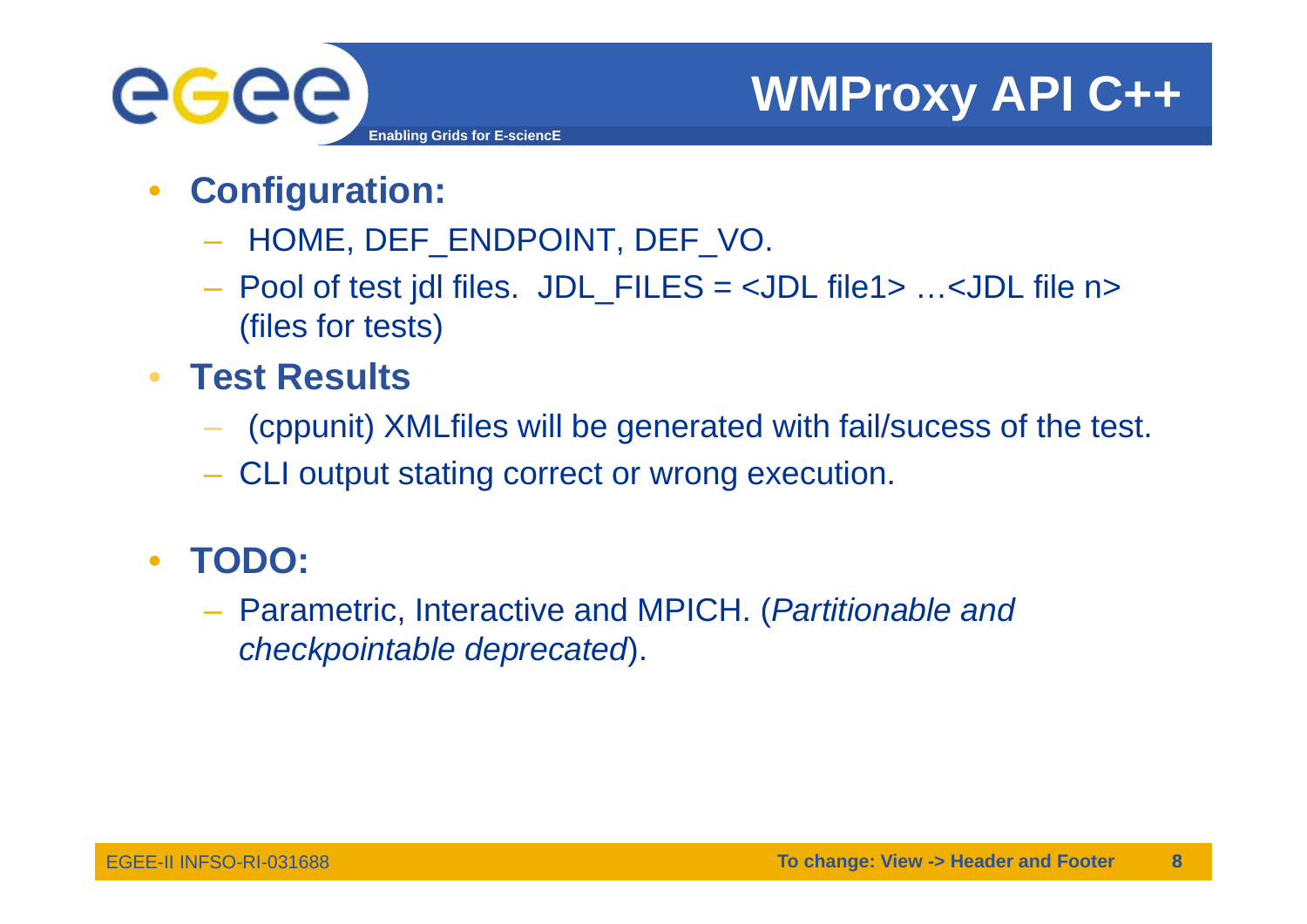

- $\bullet$  **Bugs:**
	- All the found issues have been solved by email with DATAMAT:
		- $\mathbb{R}^n$  Also solved Updating to the last version of WMProxy API because some methods are only implemented in it.
- $\bullet$ **Open issues:** 
	- Usage of api: Use of legacy python job-status commands
	- moving files UI<->WMS not included in the api
	- Stand alone testing: Not yet included in testing framework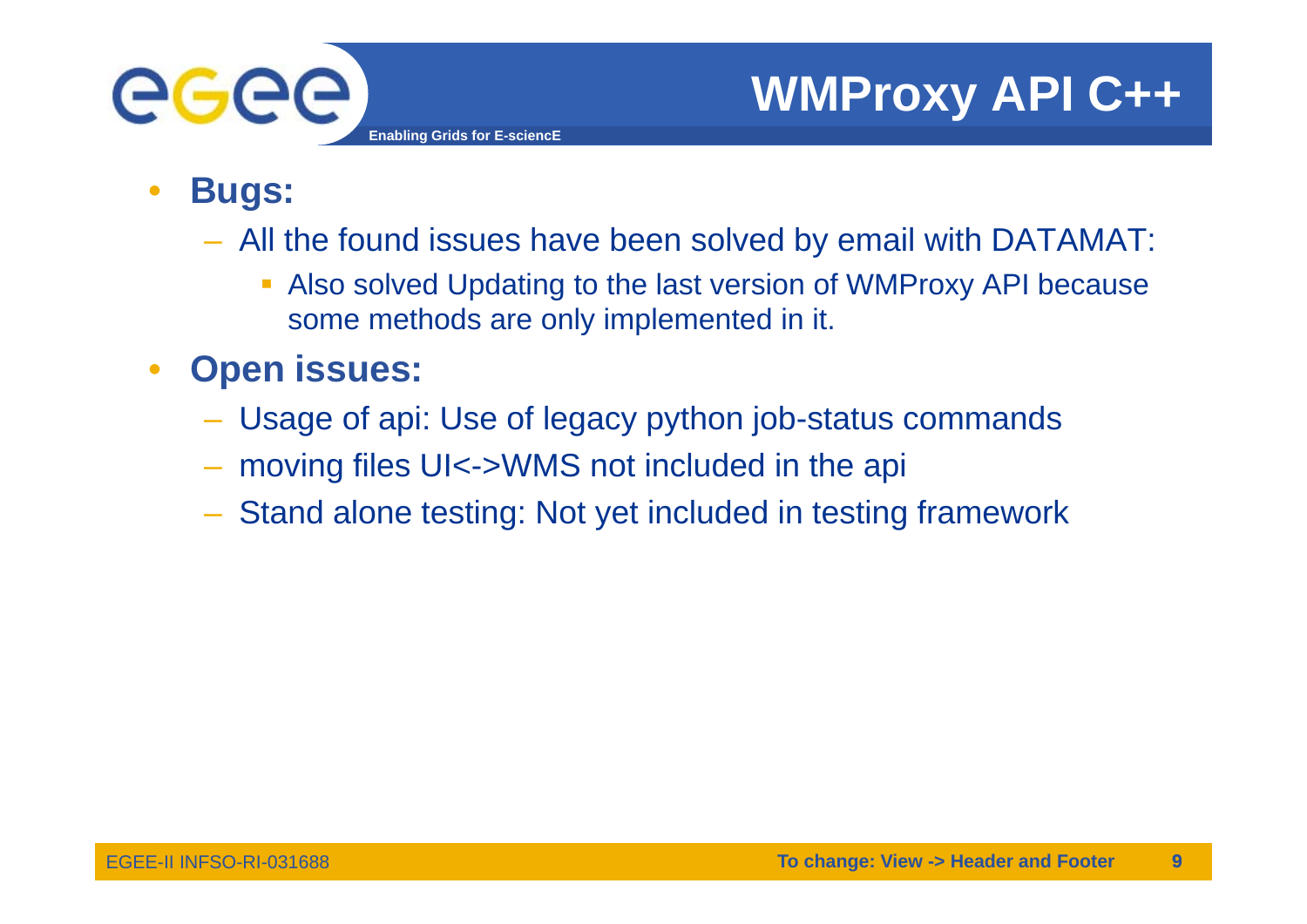

# **WMProxy PYTHON API**

**Enabling Grids for E-sciencE**

- •**Available at CVS module Org.glite.testsuites.wmproxy-api-python**
- • *After comments on task #4799* to provide python tests (CMS reported problems). Python actively used by experiments CMS, ATLAS,...
- $\bullet$  One Test to check all the process:
	- Contact WMProxy server
	- Get server parameters ( version, available operations, free quota, max input sandbox size)
	- Get JDL template (method defined but not implemented yet in api) or get JDL from file
	- Test delegation process
		- **-** 1)native method to delegate credentials (not yet implemented in python)
		- 2)delegate credentials based on glite-proxy-cert
		- 3)delegate credentials using already available UI-client:glite-wms-jobdelegate-proxy
	- jobListMatch
	- Submit job
- $\bullet$ **Not yet using etics to provide packages**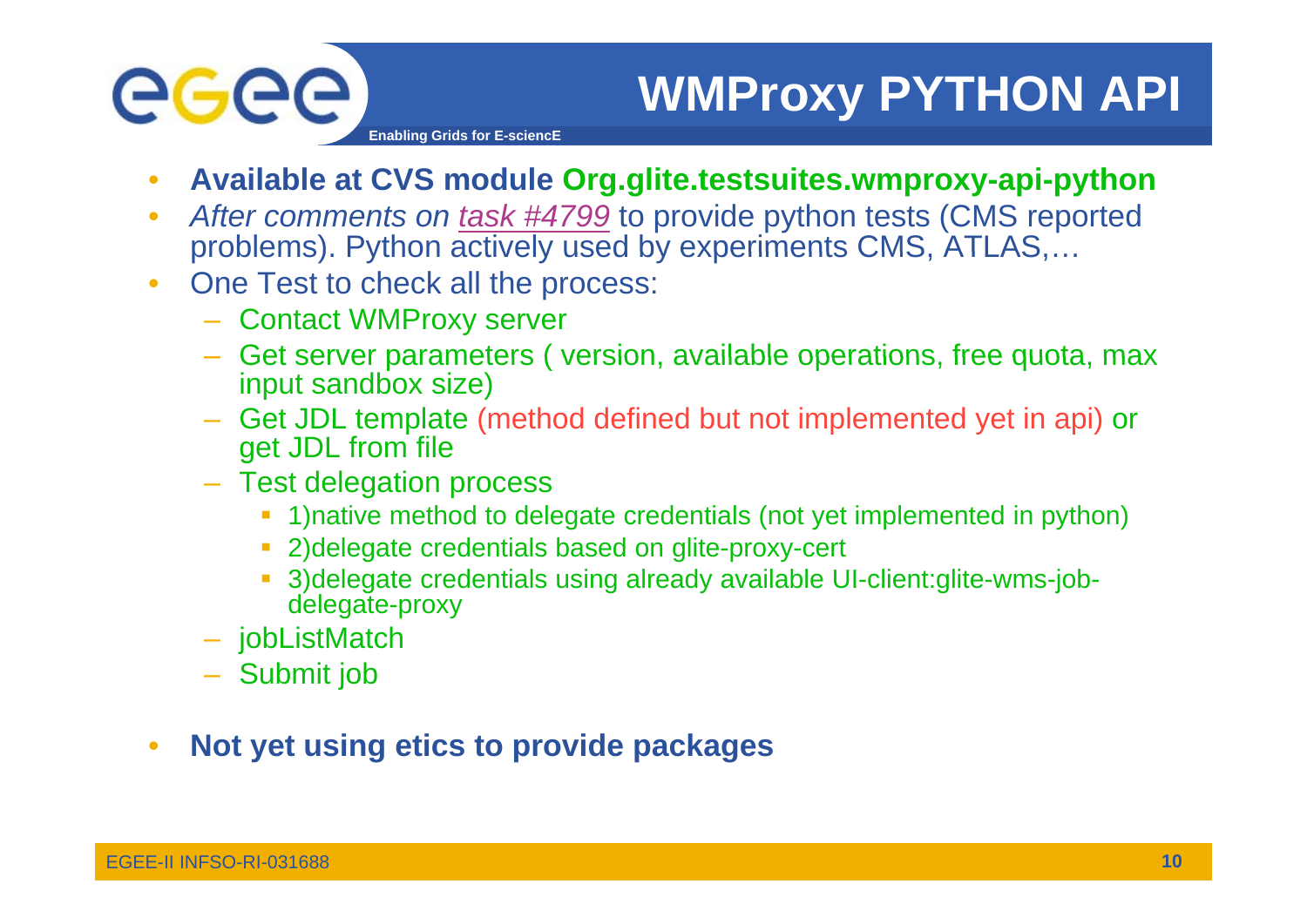

- • *bug #29509: WMProxy API Python JobIdStruct.toString*  **code error. (Solved by datamat)**
- • *bug #32052***: wmproxy python apy - jobListMatch returns no results – ( duplicate of** *bug #26953***). Solved by Datamat but has to check if present (was detected in last installed glite-UI 3.1)**
- **API: Changing implementation of soap python implementation from SOAPpy to ZSI (see Patch#843). Currently still using SOAPpy will move to ZSI based still SOAPpy, tests when available**
- $\bullet$  **Issue on credential delegation solved by Datamat with the related delegation helper CLI command (gliteproxy-cert). NATIVE python bindings still not available**